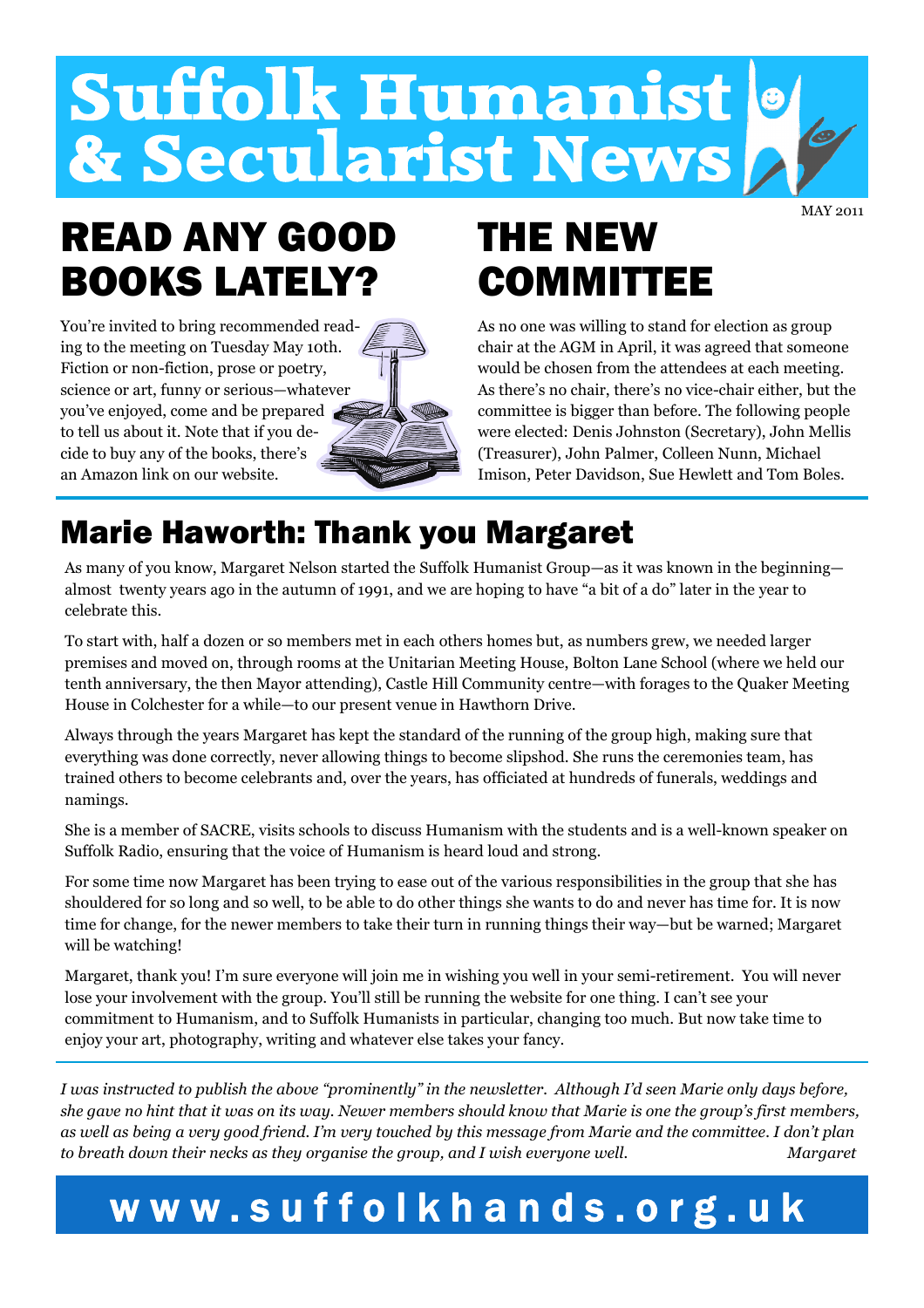## SUFFOLK'S SACRE (Standing Advisory Council for Religious Education)

The British Humanist Association recently requested information about its affiliated groups in a survey, and we asked our members how they felt about the questions we were asked. The survey referred to a SACRE, and it was only when we got your responses that we learned that some of you didn't know what a SACRE is.

A SACRE is a Standing Advisory Council for Religious Education. Every local education authority has to have one as RE is the only subject that doesn't have a national syllabus. RE syllabuses are determined locally, following national guidelines. A SACRE's main duty is to advise the local authority on religious education and collective worship for the schools within its remit. A SACRE should also:

- require the LEA to review its Agreed Syllabus every five years;
- consider requests from schools to be released from the requirement to provide collective worship that is wholly or mainly of a broadly Christian character (this is a legal requirement);
- publish an Annual Report of its work.

Suffolk's SACRE meets three times a year, usually in Ipswich.

A SACRE consists of teachers, clergy, representatives of religious organisations in the county, county councillors, and (in some but not all SACREs), humanists. Suffolk's SACRE has had a humanist member for over twenty years. I've been that member for a long time, since the previous humanist representative resigned. Most humanists on SACREs aren't full members, only co-opted, so they have no

voting rights. This was the position in Suffolk until 2007, when we introduced a new syllabus that includes humanism and secular world views. I asked if I could be made a full member, since it seemed silly that humanism should be included in the syllabus yet I wasn't treated equally with the faith representatives. It was agreed to promote me to full membership, without dissent. This hasn't been the case in other counties, where there's been strong resistance not just to making humanists full members, but to having them as members at all. The legal position is unclear.

The British Humanist Association holds meeting in London every year for SACRE representatives, most of whom are probably not local group members. I never attend, as my mobility problems make this difficult, though I usually send a report.

It's hard to say how many schools are covering humanism and secular world views as they're supposed to, since the introduction of the new syllabus. We haven't been inundated with requests for speakers, and we know that many schools treat RE as a low priority. It's often taught by poorly resourced non-specialist teachers—in some cases, not fully qualified teachers, but teaching assistants. Some secondary schools try to fulfil their obligations with one-day conferences for Year 10 and older students, to make up for what they haven't covered. This isn't what was intended and isn't the best way to deal with the subject.

Denis Johnston, our group secretary, is going to take over from me as the humanist representative on Suffolk's SACRE. I hope he'll enjoy it as much as I have.

Margaret Nelson

#### Colleen Nunn: Uncaged Monkeys Regional meeting

The Uncaged Monkeys arrived at the Ipswich Regent on 2nd May for what was billed as "A Night of Science and Wonder". The evening was hosted by Robin Ince and the audience was treated to presentations by Matt Parker, Ben Goldacre, Brian Cox, Simon Singh, Helen Arney and Adam Rutherford. Topics discussed ranged from bar codes to the big bang and included multiverse theory, the placebo effect, genes for ear wax and hidden messages in Moby Dick, amongst much more! This was an entertaining evening, and not just for science geeks!

Several committee members will attend a regional groups meeting in Cambridge on Saturday 7th May. Jeremy Rodell, the Chair of South West London Humanists, will be there. Jeremy has taken the lead role in examining the relationship between the BHA and local humanist groups, and he will be talking about the current consultation and answering questions.

We expect to hear about the second stage of the BHA's consultation at this meeting.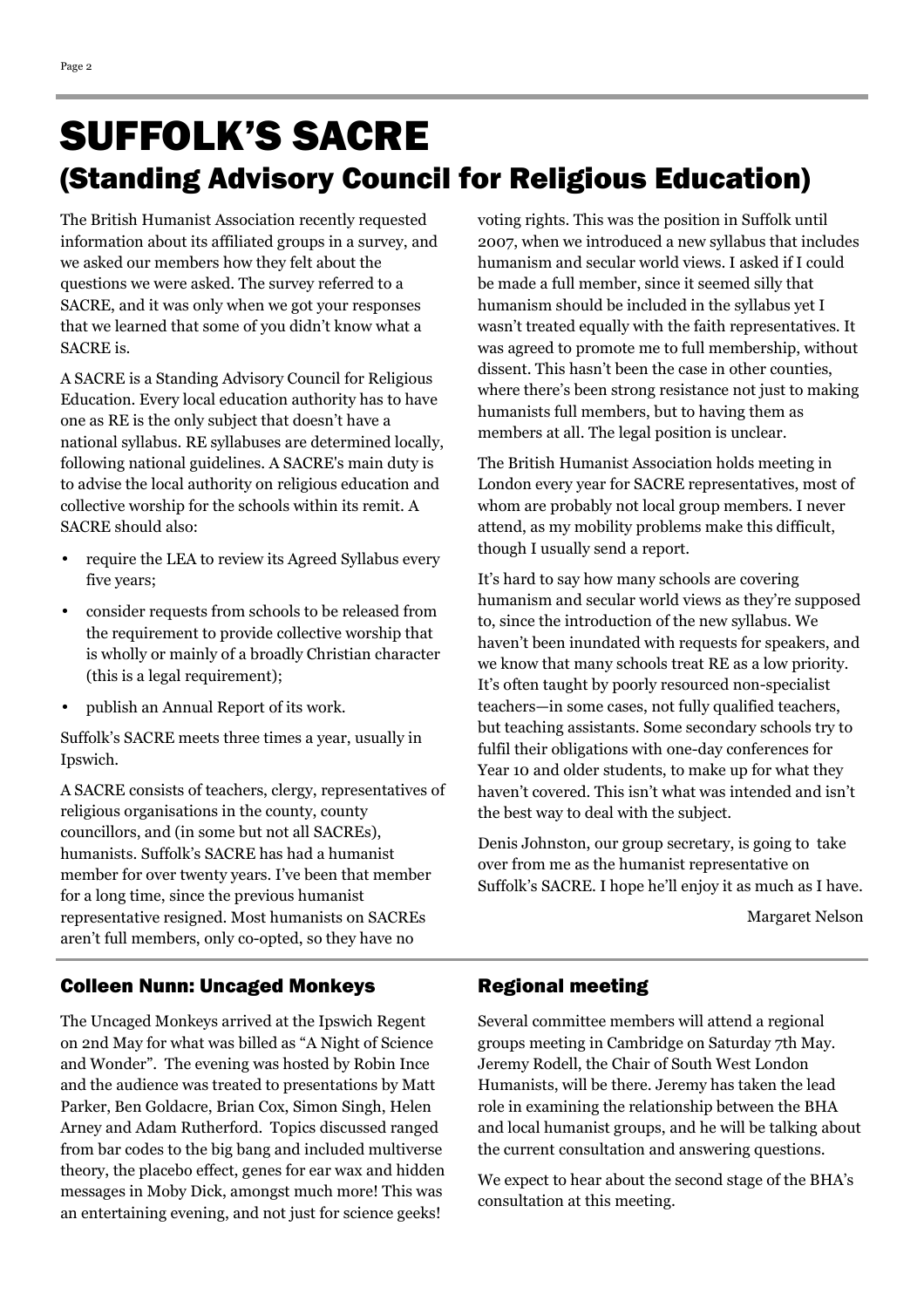#### Obituary: Margaret Blount

Margaret and her husband Tom used to live in Martlesham, where they were keen members of the Suffolk Humanist group in the 1990s. Tom died six years ago, and is buried in the graveyard at St. George's Church, St Cross South Elmham, near Harleston in North Suffolk, where he and Margaret moved to live with their daughter. The people at St. George's were very helpful about allowing us to have the funeral and interment there.

A few weeks ago, Margaret, aged 94, phoned to warn me that the rabbits have been very busy at St. George's so we must be careful where we tread when we bury her. That was typical of Margaret; she was a practical woman who liked to have everything properly organised. Having checked that I knew her daughter's current address, and that I knew about the rabbits, and that her family knew where everything was, Margaret died in her sleep. Her funeral is on Tuesday 10th May, and I shall be officiating.

Margaret was a highly intelligent woman who was brought up to think that "brainwork" was more important than "craftwork". Her sister went to university, while Margaret developed practical skills. A few years ago her daughter Caro wrote a magazine article called *Infinite Taking of Pains: The 'sides-tomiddle' world of women*, in which Margaret is extensively quoted about sewing, knitting, and makingdo-and-mending. Thrift was second nature to people of Margaret's generation; its value is now being learned by young people on tight budgets. She spoke about recycling hand-me-down clothes with clever stitchcraft, and mentions using parachute silk for underwear.

Before he met Margaret, Tom was a confirmed bachelor who swore he'd never marry, but she won his heart. They enjoyed many happy years together, raising two daughters (Jane and Caro), enjoying classical music, gardening (Margaret had very green fingers) and good home grown, home made food. Jane believes that her father and mother lived as long as they did because of her mother's skills in the vegetable garden and kitchen. I think she's probably right. MN

> *Hands, leave all your activity, brow, forget all thought, for all my senses are about to go to sleep.*

> > From 'Beim Schlafengehen' by Herman Hesse

#### John Mellis: treasurer's report

Our current membership is 70 and I would like to thank all our members for their support last year. I'm happy to report that our finances remain reasonably healthy with a last reported bank balance of March 30th 2011 of £1034.67 and cash-in-hand of £135.61. Our main source of income is membership subscriptions supplemented by ad-hoc donations of money at our monthly meetings. Principal outgoings include the hire of our meeting room at Pinewood Hall and occasional expenditures on publicity materials such as our recent flyers about making 'No religion' returns on the census forms, and our 'For a Good life Without God' car sticker campaign. The expenses for the latter were met through a generous donation from one of our members, for which we were very grateful. Membership subscriptions for 2011-12 are now due, and we look forward to another year of interesting meetings.

*If you weren't at the AGM and would like copies of all the reports, please email or send a stamped addressed envelope to the secretary.* 



#### Ten minute topics

After the business of the AGM was done with, members were asked to suggest topics for discussion, ten minutes each. They included:

**With reference to the royal wedding, does being humanist make us republicans?** Though there's no direct connection between republicanism and humanism, it seems that quite a few of us are that way inclined.

**The French have banned the burqa in public; should we do the same?** Seems that although we don't like the burqa, we don't think it should be banned in the UK.

#### New BHA President

Renowned philosopher, broadcaster and author, Prof. A C Grayling will succeed Polly Toynbee as President of the British Humanist Association in July. Anthony Grayling will be the first academic philosopher to hold the office since A J Ayer in the 1960s. He recently published *The Good Book: a Secular Bible*, which "draws on the wisdom of 2,500 years of contemplative non-religious writing on all that it means to be human". Buy it through the Amazon link on our website and we get commission.